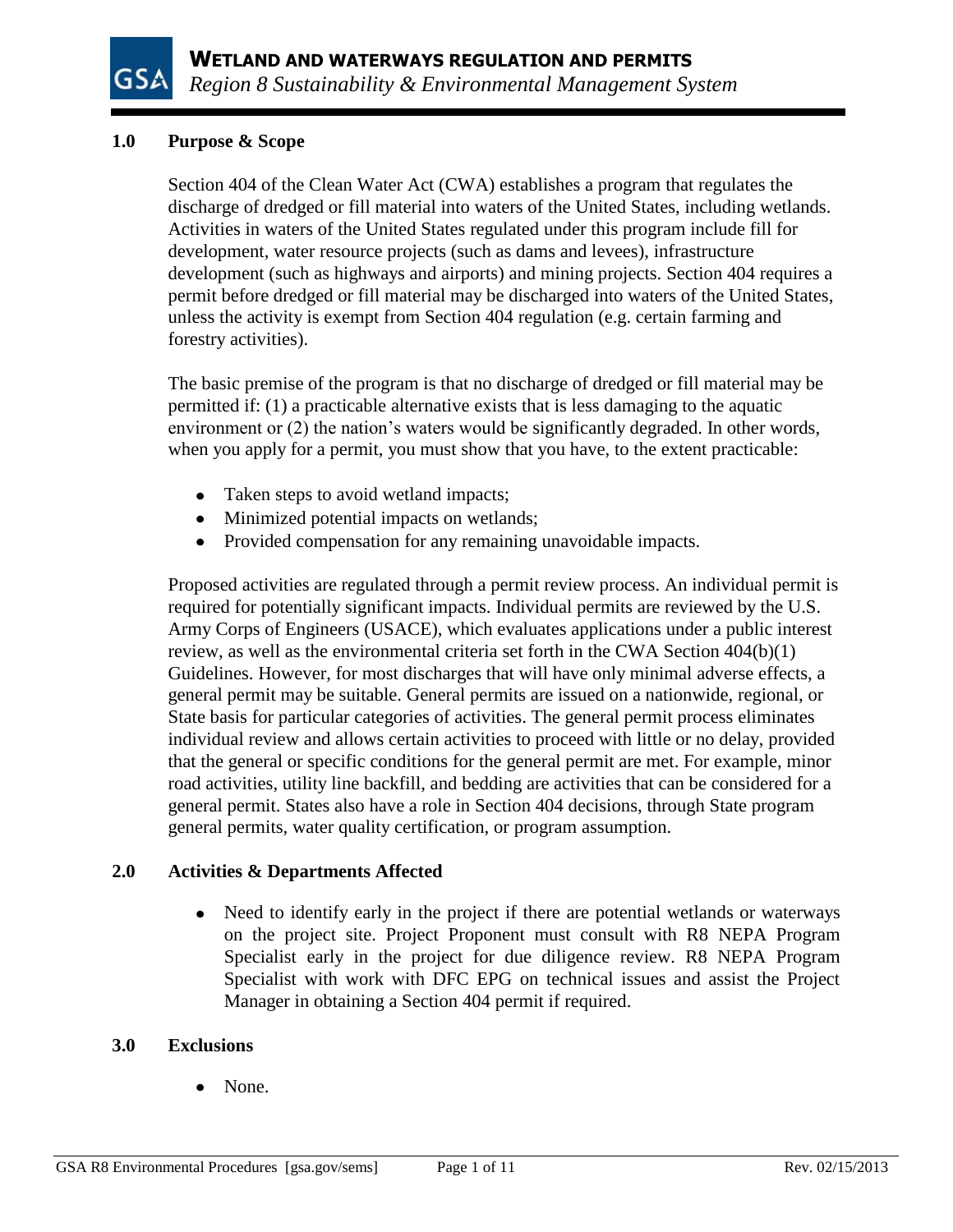

## **4.0 Forms Used & Permits Required: (include reporting requirements)**

### I**n-house GSA Forms**:

• None

### **Federal and State Forms and Permits**:

• ENG Form 4345 – Application for Department of the Army Permit

#### **5.0 Acronyms, Abbreviations, and Definitions**

| <b>Acronyms</b> | <b>Meaning</b>                         |
|-----------------|----------------------------------------|
| <b>CWA</b>      | Clean Water Act                        |
| <b>GSA</b>      | <b>General Services Administration</b> |
| JD              | Jurisdictional Delineation             |
| IP              | <b>Individual Permits</b>              |
| <b>NWP</b>      | <b>Nationwide Permits</b>              |
| <b>PBS</b>      | <b>Public Building Services</b>        |
| <b>USACE</b>    | U.S. Army Corps of Engineers           |

#### **6.0 Procedure**

#### **State Specific Procedures & Requirements**

• The Clean Water Act is a Federal law and there are no State regulations in Region 8 that are applicable. States do regulate water quality certification and may assume program requirements if designated by the USACE.

### **Federal Specific Procedures & Requirements**

• See References in Section 8.

### **Standardized Procedure:**

- 6.1 Agency identification of a need for action.
- 6.2 Project Proponent (most likely the Project Manager) identifies if there is a potential wetland, waterway or standing water (or particularly green area) on the site and contacts the R8 NEPA Program Specialist if there is. R8 NEPA Specialist, with assistance from EPG, reviews the U.S. Fish & Wildlife National Wetland Directory and contacts U.S. Fish & Wildlife if necessary for wetland consultation under NEPA. For the DFC, the EPG may have a pre-consultation meeting with the local USACE to identify if there may be jurisdictional waterways involved in the project.
- 6.3 If there is a potential that waterways of the United States will be impacted by the project, the R8 NEPA Program Specialist and/or the EPG must apply for a Section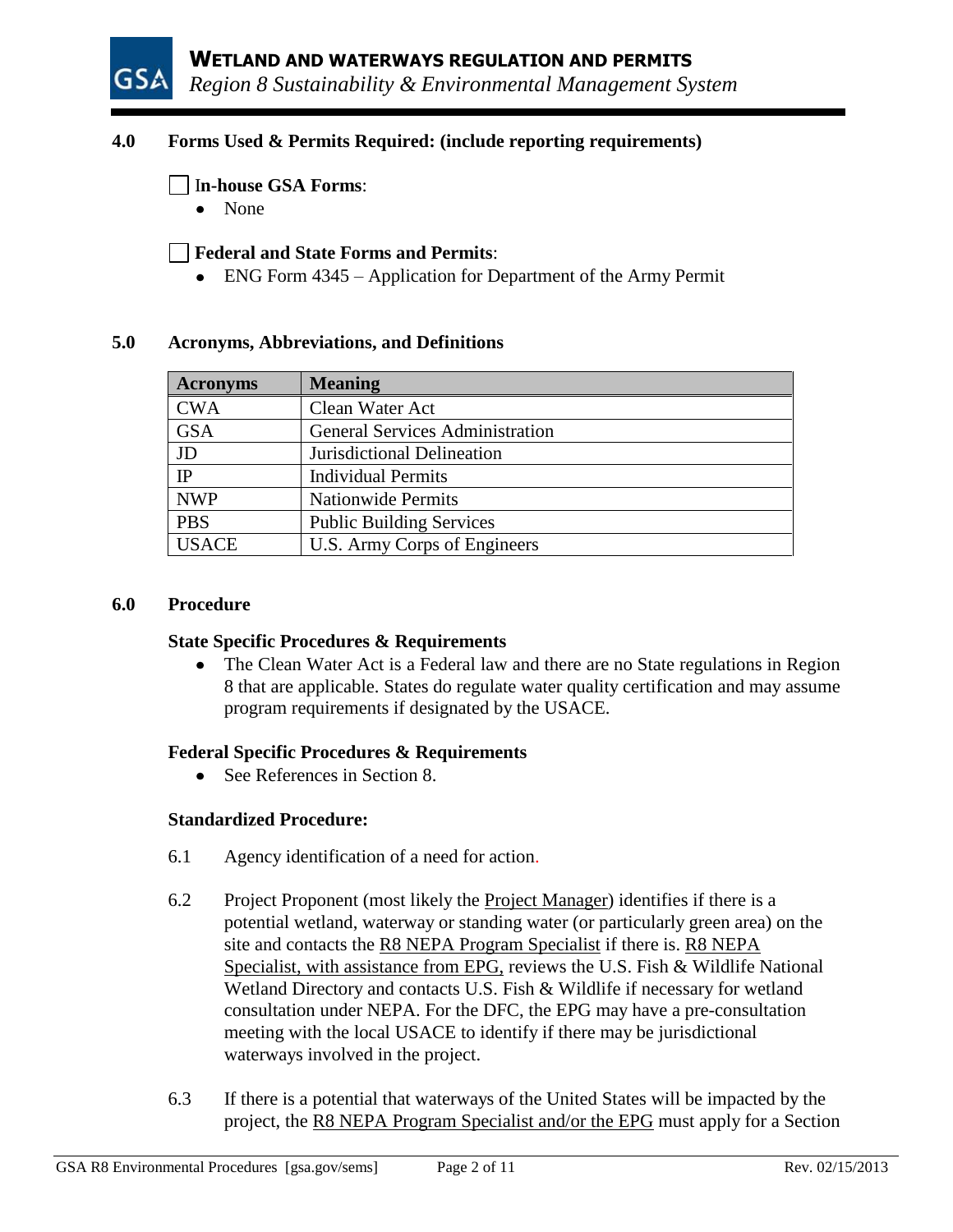404 permit from the USACE prior to the initiation of the proposed action. First it must be determined whether the project would fall under a nationwide or individual permit. Nationwide permits (NWPS) are a type of general permit issued by the USACE and are designed to regulate with little, if any, delay or paperwork certain activities having minimal impacts. An individual permit is required for potentially significant impacts. Individual permits are reviewed by the USACE which evaluates applications under a public interest review, as well as the environmental criteria set forth in the CWA Section 404(b)(1) Guidelines.

6.4 Both permits require the development of a permit application that is prepared for the local USACE asking for their official determination (jurisdictional determination) of whether any waterways/waterbodies in the project area meet the definition of waters of the U.S. and are therefore subject to regulation under the Clean Water Act (if not already determined). This permit application will also provide information that will be the basis of the permit. The GSA Project Manager in consultation with the R8 NEPA Program Specialist and/or EPG will complete a permit application - may use Form ENG 4345 or a letter including all required documentation to include the appropriate types of illustrations to properly depict the work to be undertaken and include a delineated area/boundary of the proposed jurisdictional waterway. This permit application may be completed by GSA or a GSA contractor. Following are key components of information to be included in the permit application:

A general vicinity map that clearly identifies the area being evaluated for the jurisdictional determination ("evaluation area") and shows pertinent geographic features such as county and township boundary lines, major roads, streams, and other relevant landscape features. (Note that the "evaluation area" may be larger than the "project area". This will occur when it is necessary to examine waterbodies outside the project area to determine the jurisdictional status of certain waterbodies within the project area or when water-bodies in the project area extend outside project acre boundaries.)

- $\bullet$ A detailed drawing or map of the evaluation area that shows pertinent geographic and landscape features, including all waterbodies.
- $\bullet$ Other maps that provide information pertinent to the jurisdictional determination, such as a soil survey map, National Wetland Inventory (NWI) map, or USGS topographic map.
- An appropriately detailed written description of each water-body found in the  $\bullet$ evaluation area, including a wetland delineation when there is a possibility that wetlands occur in the project area. All wetland delineations shall be conducted in accordance with the 1987 Manual and include accurate, fully completed data sheets.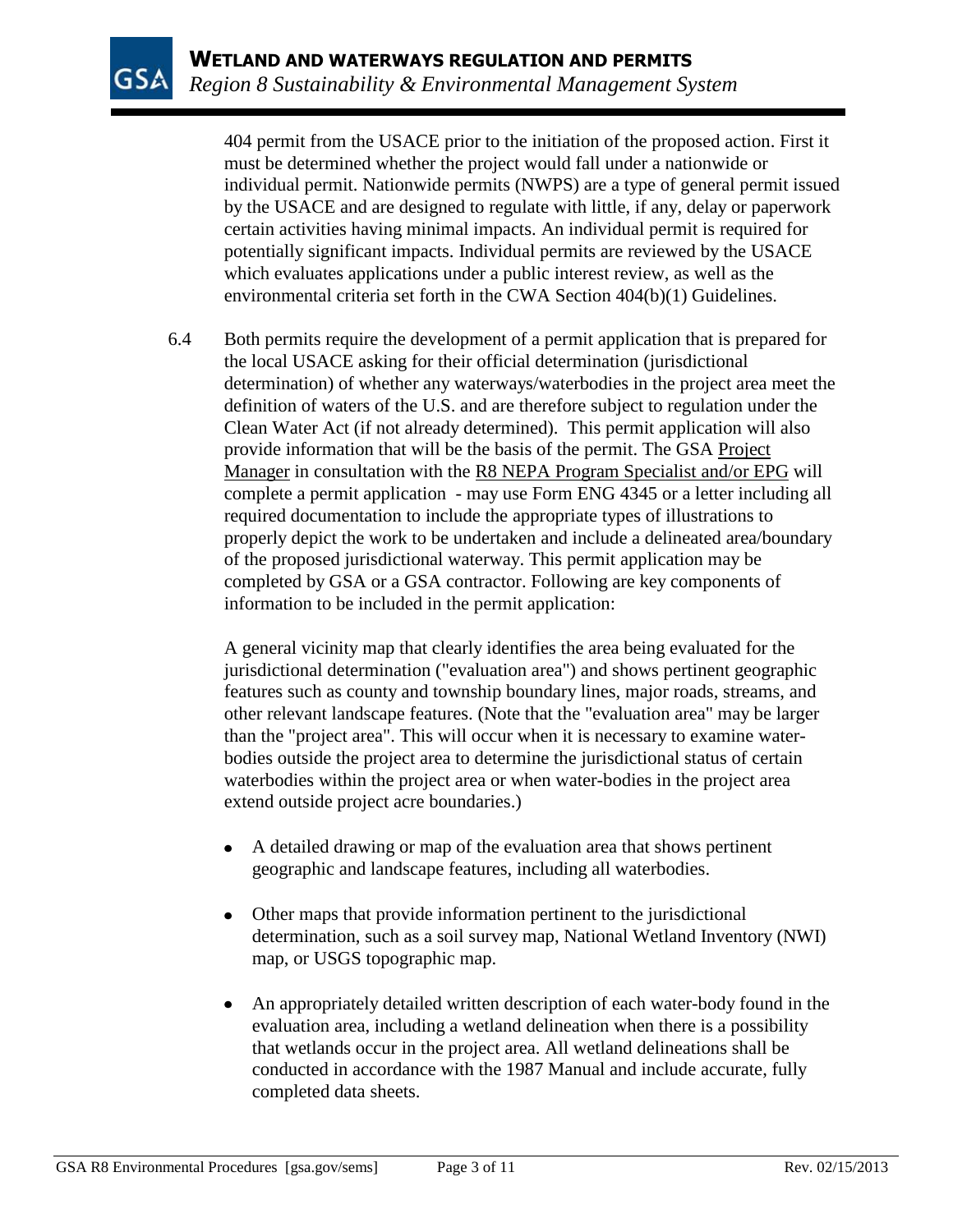

- Photographs necessary to adequately document the condition of the project area and jurisdictional status of the waterbodies in the evaluation area. Photographs should portray pertinent structures and landscape features, such as waterbodies and buffer zones, and document the results of any wetland delineation conducted.
- A clear and concise discussion of the jurisdictional determination made for each waterbody, including a rationale for each determination.
- A summary drawing, or map, that clearly documents the boundary of the area evaluated for the jurisdictional determination and the location and extent of waters of the United States that occur within the evaluated area. The summary drawing should be limited to a single 8½" x 11" sheet whenever practicable and include the following elements:
	- a. A clear drawing of the area evaluated for the jurisdictional determination, including all pertinent waterbodies and landscape features. A wetland or other waterbody that extends across the project area boundary should be included in its entirety whenever practicable. (Note: The boundaries of the "project area" and the "evaluated area" of the jurisdictional determination are not necessarily the same.)
	- b. A title that includes the wording "Preliminary Jurisdictional Determination." The Corps reference number, if known, should also be included somewhere in the drawing.
	- c. A clear and accurate delineation of all waters of the United States that occur in the evaluation area, even if these waterbodies would not be impacted by the proposed activity.
	- d. A clear and accurate delineation of those waterbodies outside the project area that are relevant to determining whether a particular waterbody in the project area is "adjacent to" or "isolated from" the surface water tributary system.
	- e. Any other pertinent structures and landscape features, such as nonjurisdictional waterbodies, levees, dams, roads, culverts, outfall structures, buildings, forested areas, and buffer zones.
	- f. A legend that includes the following elements:
		- o North arrow
		- o Graphical scale, such as a bar scale, that changes (and remains accurate) as the size of the drawing is changed. Do not use a nongraphic scale such as "1 inch = 200 feet."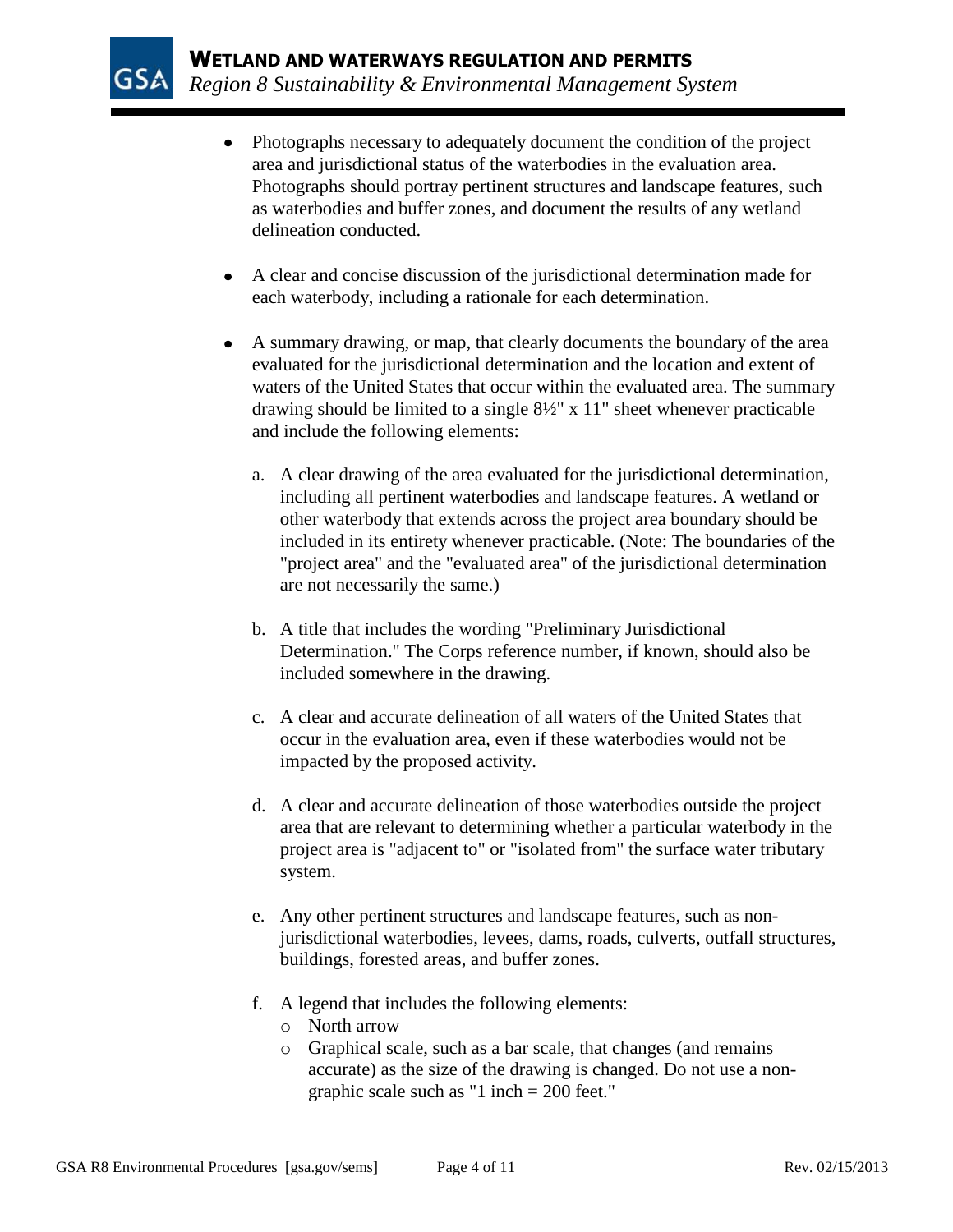

- o The symbol (e.g., dashed line) that identifies the boundary of the area evaluated for the jurisdictional determination. (Another symbol may be used to identify the boundary of the project area, if it is different that the evaluation area.)
- o The symbol (e.g., cross-hatching) that identifies the location and extent of "Waters of the United States" in the evaluation area. (Alternatively, the legend includes that set of symbols that identifies each basic category of waters of the United States present in the evaluation area. These symbols might have titles such as "Waters of the United States: Stream" or "Waters of the United States: Forested Wetland").
- o The symbol that indicates the location where photographs were taken and the direction that the photographer faced (if not included in other drawings/maps).
- o The symbol that identifies the wetland delineation data sheet locations (if not included elsewhere in the jurisdictional determination).
- o Symbols needed to identify other pertinent structures and landscape features included in the summary drawing.
- 6.5 If an Individual Permit is required, it is prepared by the Regional NEPA Program Specialist and Project Manager and/or their contractor. The following are the components of this process:
	- 1. Pre-application consultation (optional)
	- 2. Applicant submits ENG Form 4345 with documentation (similar to information identified above) to district USACE office.
	- 3. Application received and assigned identification number.
	- 4. Public notice issued (within 15 days of receiving all information).
	- 5. 15 to 30 day comment period depending upon nature of activity.
	- 6. Proposal is reviewed by USACE and:
		- $\bullet$ Public
		- Special interest groups
		- Local agencies
		- State agencies
		- Federal agencies
	- 7. USACE considers all comments.
	- 8. Other Federal agencies consulted, if appropriate.
	- 9. District engineer may ask applicant to provide additional information.
	- 10. Public hearing held, if needed.
	- 11. District engineer makes decision in consultation with USACE Headquarters.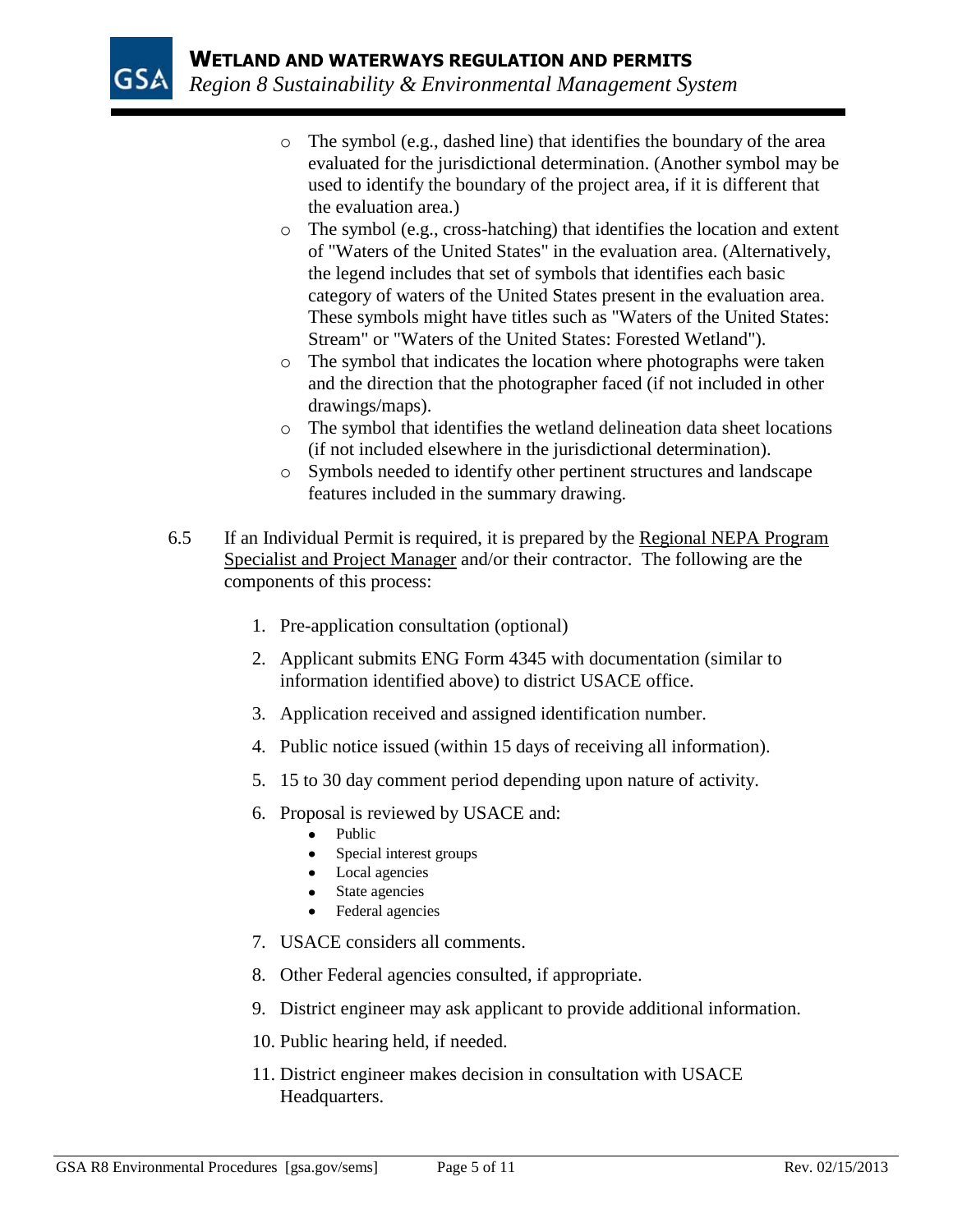- 12. Permit issued or permit denied and applicant advised of reason.
- 6.6 USACE provides results of determination and any mitigation requirements, such as long term monitoring, required as part of the permit.
- 6.7 Project Manager implements the project and includes the requirements of the permit in the Project Management Plan.

### **7.0 Records Management**

Section 404 Permits are included in project files and NEPA project files.

#### **8.0 References**

- Federal Water Pollution Control Act (Clean Water Act), 33 U.S.C. §§ 1251–263 *et seq.*
- GSA Order ADM 1095.5 (Wetland Compliance Guide)
- EO 11990, Protection of Wetlands, May 24, 1977
- USACE Video Webinar ENG 4345 Form [http://w3.saj.usace.army.mil/permits/RDAvatarPRV201203/inde](http://w3.saj.usace.army.mil/permits/RDAvatarPRV201203/index.html) [x.html](http://w3.saj.usace.army.mil/permits/RDAvatarPRV201203/index.html)

### **9.0 Appendices**

Attachment A: Wetlands/Waterbody Flowchart Attachment B: ENG 4345 Form - Application For Department of the Army Permit (33 CFR 325) [Source: [http://publications.usace.army.mil/publications/forms/\]](http://publications.usace.army.mil/publications/forms/)

| Document Control Information:              | <b>Approved &amp; Dated:</b> |  |  |
|--------------------------------------------|------------------------------|--|--|
| Wetlands and Streams "Month-Date-Year".doc | RJM Feb. 15, 2013            |  |  |

| <b>Document Revision and Update:</b> |                                           |                           |  |  |
|--------------------------------------|-------------------------------------------|---------------------------|--|--|
|                                      | <b>Revision Date   Nature of Revision</b> | <b>Revision made by:</b>  |  |  |
| 04/20/2012                           | <b>Working Draft</b>                      | Lisa Haskins, Mike Gasser |  |  |
| 02/14/2013                           | Revised, updated, and completed           | Lisa Haskins, Mike Gasser |  |  |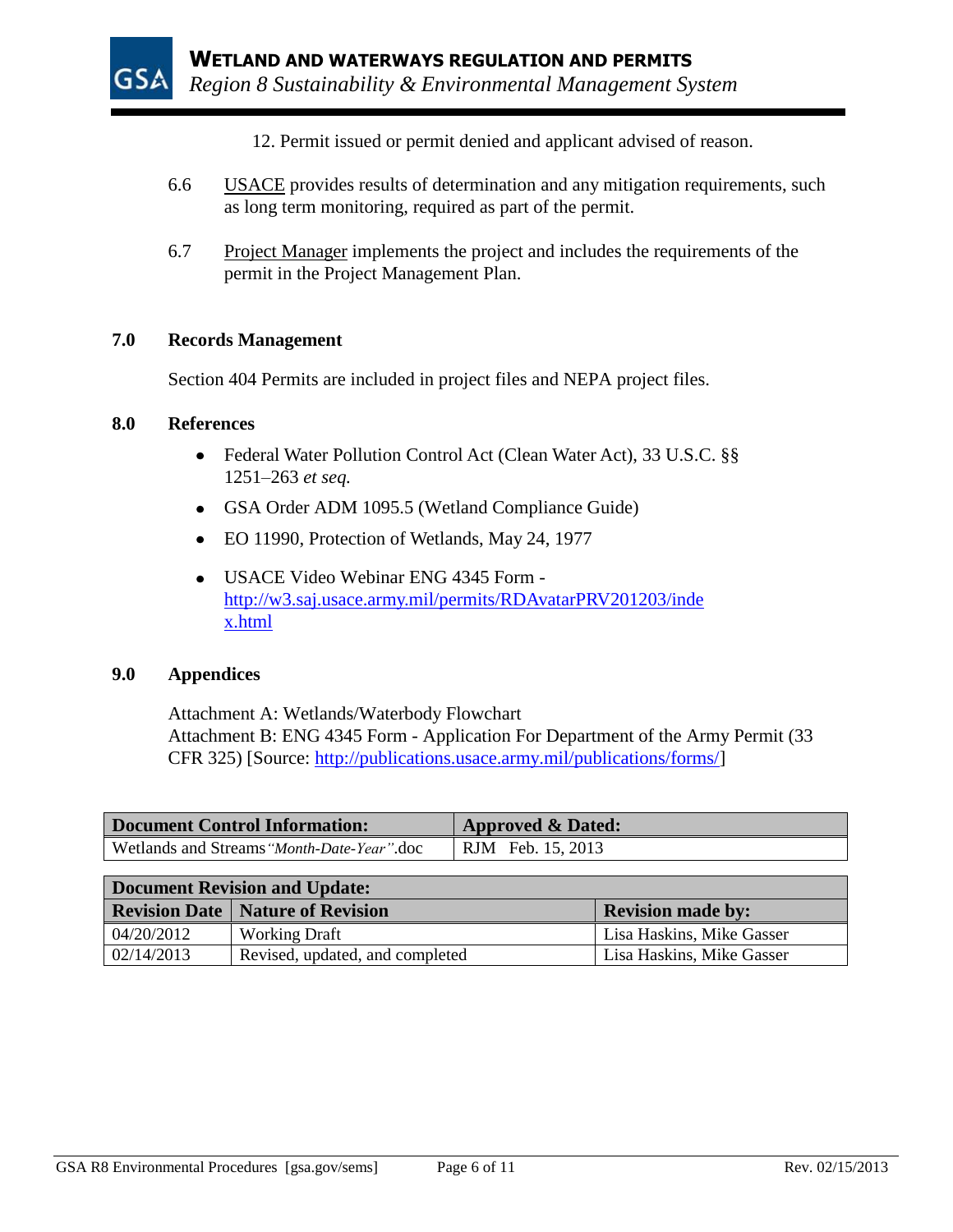# ATTACHMENT A: Wetlands/Waterbody Flowchart

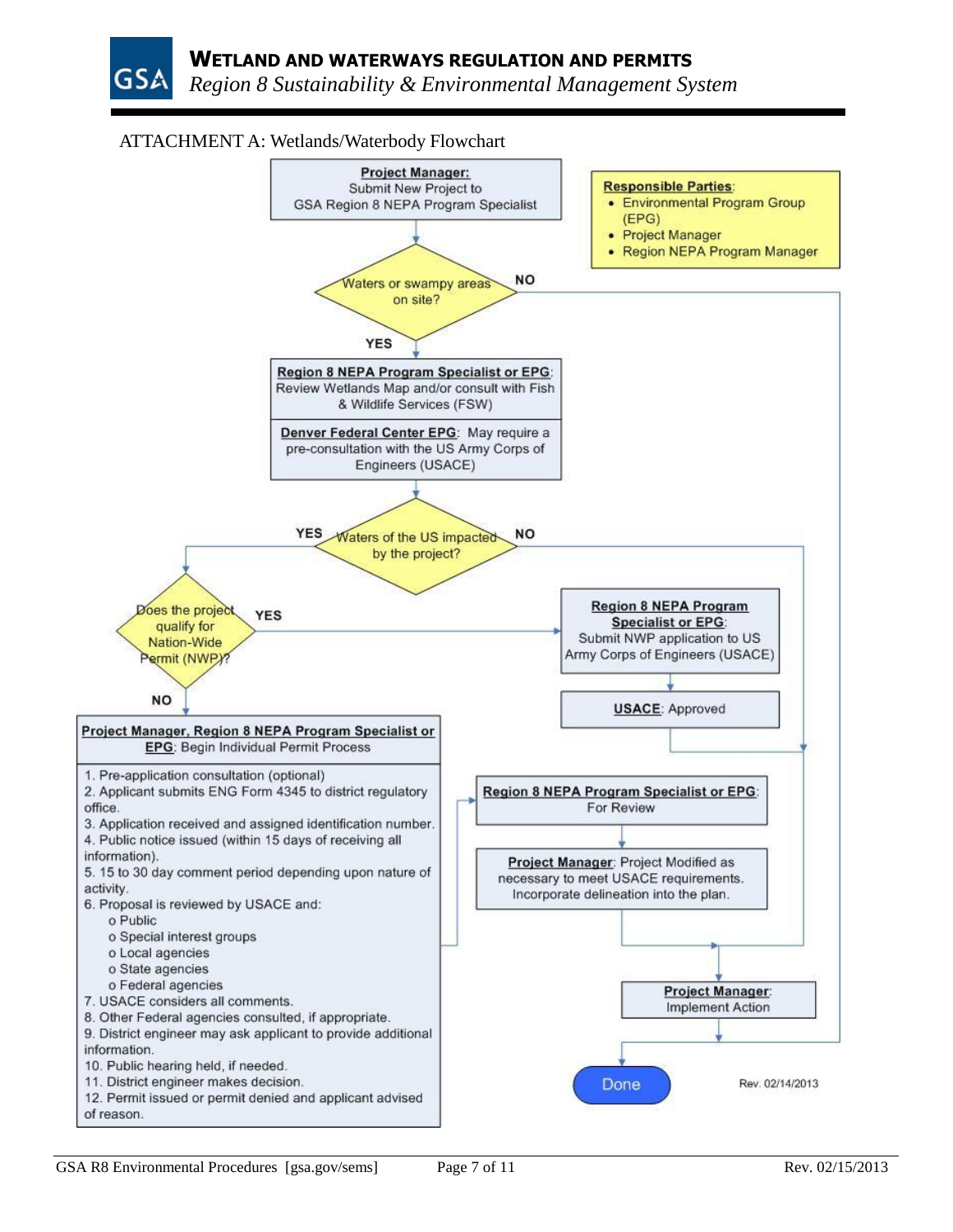

# ATTACHMENT B: ENG 4345 Form - Application For Department of the Army Permit (33 CFR 325)

#### **Regulatory Program of the US Army Corps of Engineers Instructions for Preparing a Department of the Army Permit Application**

*Attachment to ENG FORM 4345, Feb 94 (Proponent: CECW-OR) (US GPO: 1994-520-478/82018)*

Blocks 1 through 4. To be completed by Corps of Engineers.

Block 5. Applicant's Name. Enter the name of the responsible party or parties. If the responsible party is-an agency, company, corporation or other organization, indicate the responsible officer and title. If more than one party is associated with the application, please attach a sheet with the necessary information marked Block 5.

Block 6. Address of Applicant. Please provide the full address of the party or parties responsible for the application. If more space is needed, attach an extra sheet of paper marked Block 6.

Block 7. Applicant Telephone Number(s). Please provide the number where you can usually be reached during normal business hours.

Blocks 8 through 11. To be completed if you choose to have an agent.

Block 8. Authorized Agent's Name and Title. Indicate name of individual or agency, designated by you, to represent you in this process. An agent can be an attorney, builder, contractor, engineer or any other person or organization. Note: An agent is not required.

Block 9 and 10. Agent's Address and Telephone number. Please provide the complete mailing address of the agent, along with the telephone number where he/she can be reached during normal business hours.

Block 11. Statement of Authorization. To be completed by applicant if an agent is to be employed.

Block 12. Proposed Project Name or Title. Please provide name identifying the proposed project (i.e., Landmark Plaza, Burned Hills Subdivision or Edsall Commercial Center).

Block 13. Name of Waterbody. Please provide the name of any stream, lake, marsh or other waterway to be directly impacted by the activity. If it is a minor (no name) stream, identify the waterbody the minor stream enters.

Block 14. Proposed Project Street Address. If the proposed project is located at a site having a street address (not a box number), please enter here.

Block 15. Location of Proposed Project. Enter the county and state where the proposed project is located. If more space is required, please attach a sheet with the necessary information marked Block 15.

Block 16. Other Location Descriptions. If available, provide the Section, Township and Range of the site and/or the latitude and longitude. You may also provide description of the proposed project location, such as lot numbers, tract numbers or you may choose to locate the proposed project site from a known point (such as the right descending bank of Smith Creek, one mile down from the Highway 14 bridge). If a large river or stream, include the river mile of the proposed project site if known.

Block 17. Directions to the Site. Provide directions to the site from a known location or landmark. Include highway and street numbers as well as names. Also provide distances from known locations and any other information that would assist in locating the site.

Block 18. Nature of Activity. Describe the overall activity or project. Give appropriate dimensions of structures such as wingwalls, dikes (identify the materials to be used in construction, as well as the methods by which the work is to be done), or excavations (length, width, and height). Indicate whether discharge of dredged or fill material is involved. Also, identify any structure to be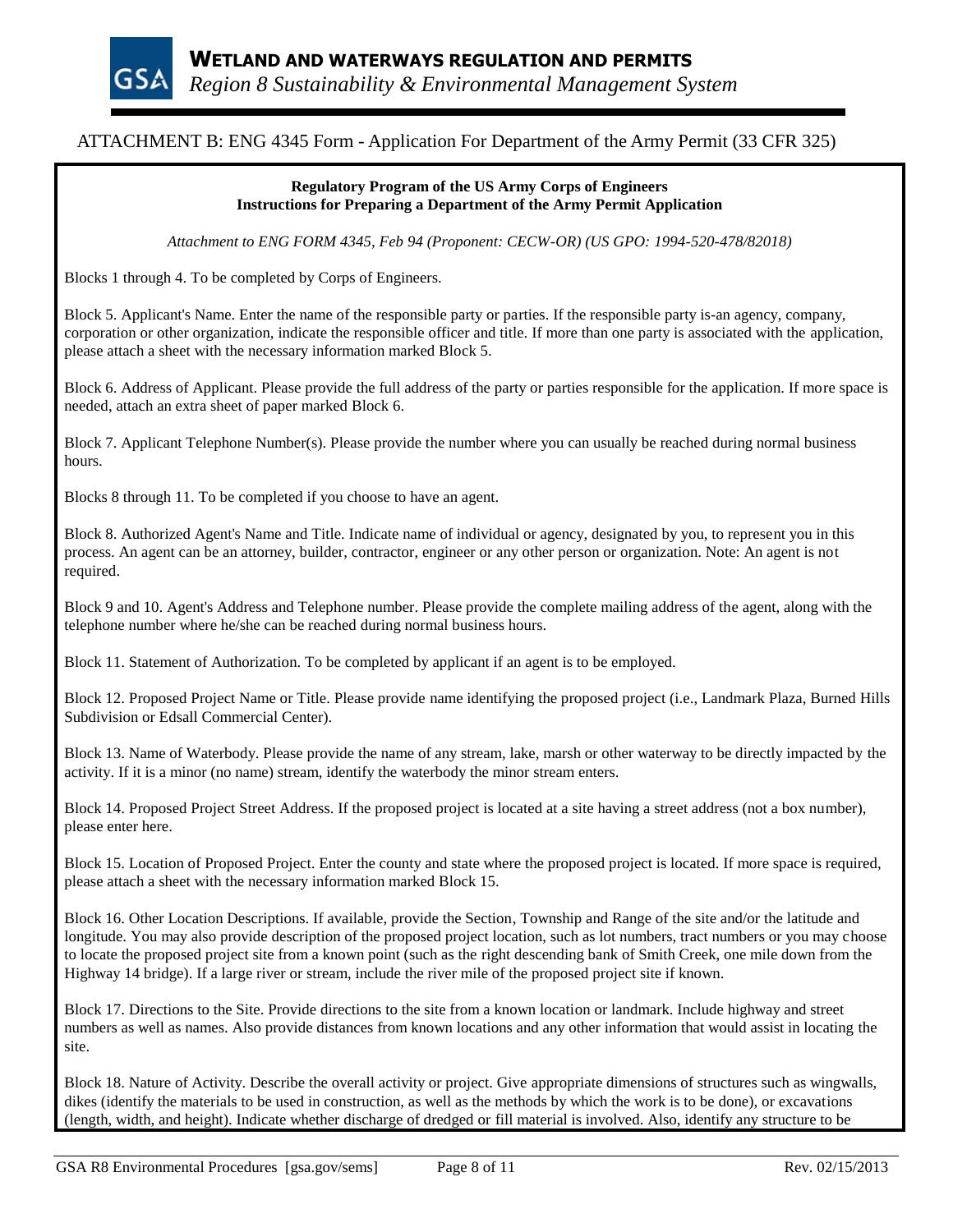

constructed on a fill, piles or float supported platforms.

The written descriptions and illustrations are an important part of the application. Please describe, in detail, what you wish to do. If more space is needed, attach an extra sheet of paper marked Block 18.

Block 19. Proposed project Purpose. Describe the purpose and need for the proposed project. What will it be used for and why? Also include a brief description of any related activities to be developed as the result of the proposed project. Give the approximate dates you plan to both begin and complete all work.

Block 20. Reason(s) for Discharge. If the activity involves the discharge of dredged and/or fill material into a wetland or other waterbody, including the temporary placement of material, explain the specific purpose of the placement of the material (such as erosion control).

Block 21. Type(s) of Material Being Discharged and the Amount of Each Type in Cubic Yards. Describe the material to be discharged and amount of each material to be discharged within Corps jurisdiction. Please be sure this description will agree with your illustrations. Discharge material includes: rock, sand, clay, concrete, etc.

Block 22. Surface Areas of Wetlands or Other Waters Filled. Describe the area to be filled at each location. Specifically identify the surface areas, or part thereof, to be filled. Also include the means by which the discharge is to be done (backhoe, dragline, etc.). If dredged material is to be discharged on an upland site, identify the site and the steps to be taken (if necessary) to prevent runoff from the dredged material back into a waterbody. if more space is needed, attach an extra sheet of paper marked Block 22.

Block 23. Is Any Portion of the Work Already Complete? Provide any background on any part of the proposed project already completed. Describe the area already developed, structures completed, any dredged or fill material already discharged, the type of material, volume in cubic yards, acreas filled, if a wetland or other waterbody (in acres or square feet). If the work was done under an existing Corps permit, identify the authorization if possible.

Block 24. Names and Addresses of Adjoining Property Owners, Lessees, etc., Whose Property Adjoins the Project Site. List complete names and full mailing addresses of the adjacent property owners (public and private) lessees, etc., whose property adjoins the waterbody or aquatic site where the work is being proposed so that they may be notified of the proposed activity (usually by public notice). If more space is needed, attach an extra sheet of paper marked Block 24. Information regarding adjacent landowners is usually available through the office of the tax assessor in the county of counties where the project is to be developed.

Block 25. Information about Approvals or Denials by Other Agencies. You may need the approval of other Federal, state or local agencies for your project. Identify any applications you have submitted and the status, if any (approved or denied) of each application. You need not have obtained all other permits before applying for a Corps permit.

Block 26. Signature of Applicant or Agent. The application must be signed by the owner or other authorized party (agent). This signature shall be an affirmation that the party applying for the permit possesses the requisite property rights to undertake the activity applied for (including compliance with special conditions, mitigation, etc.).

#### DRAWINGS AND ILLUSTRATIONS

General Information.

Three types of illustrations are needed to properly depict the work to be undertaken. These illustrations or drawings are identified as a Vicinity Map, a Plan View or a Typical Cross Section Map. Identify each illustration with a figure or attachment number.

Please submit one original, or good quality copy, of all drawings on  $8\frac{1}{2} \times 11$  inch plain white paper (tracing paper or film may be substituted). Use the fewest number of sheets necessary for your drawings or illustrations.

Each illustration should identify the project, the applicant, and the type of illustration (vicinity map, plan view or cross-section). While illustrations need not be professional (many small, private project illustrations are prepared by hand), they should be clear, accurate and contain all necessary information.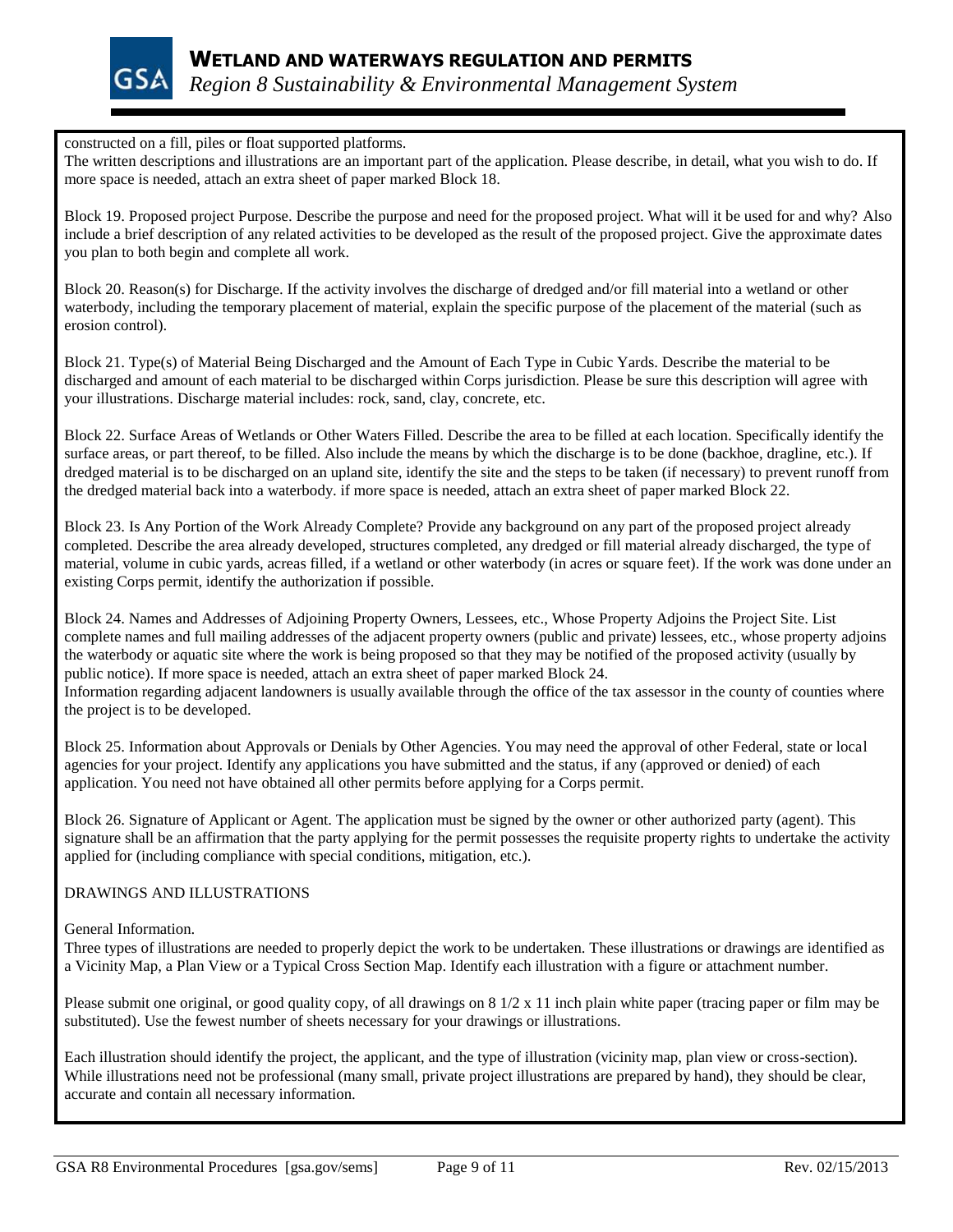

|                                                                                                                                                                                                                                                                                                                                                                                                                                                                                                                                                                                                                                                                                                                                                                                                                                                                                                                                                                                                                                                                                                                                                                                                                                                                                                                                                                                                                                                                                                                                                                                                                                                                                                                                                                                                                                                                                                                                                                                                                                                                                                                                                                                                                                                                                                                                                                           | U.S. ARMY CORPS OF ENGINEERS                                                     | OMB APPROVAL NO. 0710-0003 |                                                                                                                                                              |                                                                                  |  |
|---------------------------------------------------------------------------------------------------------------------------------------------------------------------------------------------------------------------------------------------------------------------------------------------------------------------------------------------------------------------------------------------------------------------------------------------------------------------------------------------------------------------------------------------------------------------------------------------------------------------------------------------------------------------------------------------------------------------------------------------------------------------------------------------------------------------------------------------------------------------------------------------------------------------------------------------------------------------------------------------------------------------------------------------------------------------------------------------------------------------------------------------------------------------------------------------------------------------------------------------------------------------------------------------------------------------------------------------------------------------------------------------------------------------------------------------------------------------------------------------------------------------------------------------------------------------------------------------------------------------------------------------------------------------------------------------------------------------------------------------------------------------------------------------------------------------------------------------------------------------------------------------------------------------------------------------------------------------------------------------------------------------------------------------------------------------------------------------------------------------------------------------------------------------------------------------------------------------------------------------------------------------------------------------------------------------------------------------------------------------------|----------------------------------------------------------------------------------|----------------------------|--------------------------------------------------------------------------------------------------------------------------------------------------------------|----------------------------------------------------------------------------------|--|
| APPLICATION FOR DEPARTMENT OF THE ARMY PERMIT                                                                                                                                                                                                                                                                                                                                                                                                                                                                                                                                                                                                                                                                                                                                                                                                                                                                                                                                                                                                                                                                                                                                                                                                                                                                                                                                                                                                                                                                                                                                                                                                                                                                                                                                                                                                                                                                                                                                                                                                                                                                                                                                                                                                                                                                                                                             |                                                                                  |                            | EXPIRES: 28 FEBRUARY 2013                                                                                                                                    |                                                                                  |  |
|                                                                                                                                                                                                                                                                                                                                                                                                                                                                                                                                                                                                                                                                                                                                                                                                                                                                                                                                                                                                                                                                                                                                                                                                                                                                                                                                                                                                                                                                                                                                                                                                                                                                                                                                                                                                                                                                                                                                                                                                                                                                                                                                                                                                                                                                                                                                                                           |                                                                                  |                            |                                                                                                                                                              |                                                                                  |  |
| (33 CFR 325)<br>Public reporting for this collection of information is estimated to average 11 hours per response, including the time for reviewing instructions,<br>searching existing data sources, gathering and maintaining the data needed, and completing and reviewing the collection of information. Send<br>comments regarding this burden estimate or any other aspect of the collection of information, including suggestions for reducing this burden, to<br>Department of Defense, Washington Headquarters, Executive Services and Communications Directorate, Information Management Division and to<br>the Office of Management and Budget, Paperwork Reduction Project (0710-0003). Respondents should be aware that notwithstanding any other<br>provision of law, no person shall be subject to any penalty for failing to comply with a collection of information if it does not display a currently valid<br>OMB control number. Please DO NOT RETURN your form to either of those addresses. Completed applications must be submitted to the District<br>Engineer having jurisdiction over the location of the proposed activity.<br>PRIVACY ACT STATEMENT<br>Authorities: Rivers and Harbors Act, Section 10, 33 USC 403; Clean Water Act, Section 404, 33 USC 1344; Marine Protection, Research, and<br>Sanctuaries Act, Section 103, 33 USC 1413; Regulatory Programs of the Corps of Engineers; Final Rule 33 CFR 320-332. Principal Purpose:<br>Information provided on this form will be used in evaluating the application for a permit. Routine Uses: This information may be shared with the<br>Department of Justice and other federal, state, and local government agencies, and the public and may be made available as part of a public notice<br>as required by Federal law. Submission of requested information is voluntary, however, if information is not provided the permit application cannot be<br>evaluated nor can a permit be issued. One set of original drawings or good reproducible copies which show the location and character of the proposed<br>activity must be attached to this application (see sample drawings and/or instructions) and be submitted to the District Engineer having jurisdiction<br>over the location of the proposed activity. An application that is not completed in full will be returned. |                                                                                  |                            |                                                                                                                                                              |                                                                                  |  |
|                                                                                                                                                                                                                                                                                                                                                                                                                                                                                                                                                                                                                                                                                                                                                                                                                                                                                                                                                                                                                                                                                                                                                                                                                                                                                                                                                                                                                                                                                                                                                                                                                                                                                                                                                                                                                                                                                                                                                                                                                                                                                                                                                                                                                                                                                                                                                                           | (ITEMS 1 THRU 4 TO BE FILLED BY THE CORPS)                                       |                            |                                                                                                                                                              |                                                                                  |  |
| 1. APPLICATION NO.                                                                                                                                                                                                                                                                                                                                                                                                                                                                                                                                                                                                                                                                                                                                                                                                                                                                                                                                                                                                                                                                                                                                                                                                                                                                                                                                                                                                                                                                                                                                                                                                                                                                                                                                                                                                                                                                                                                                                                                                                                                                                                                                                                                                                                                                                                                                                        | 2. FIELD OFFICE CODE                                                             |                            | 3. DATE RECEIVED                                                                                                                                             | 4. DATE APPLICATION COMPLETE                                                     |  |
|                                                                                                                                                                                                                                                                                                                                                                                                                                                                                                                                                                                                                                                                                                                                                                                                                                                                                                                                                                                                                                                                                                                                                                                                                                                                                                                                                                                                                                                                                                                                                                                                                                                                                                                                                                                                                                                                                                                                                                                                                                                                                                                                                                                                                                                                                                                                                                           | (ITEMS BELOW TO BE FILLED BY APPLICANT)                                          |                            |                                                                                                                                                              |                                                                                  |  |
| 5. APPLICANT'S NAME                                                                                                                                                                                                                                                                                                                                                                                                                                                                                                                                                                                                                                                                                                                                                                                                                                                                                                                                                                                                                                                                                                                                                                                                                                                                                                                                                                                                                                                                                                                                                                                                                                                                                                                                                                                                                                                                                                                                                                                                                                                                                                                                                                                                                                                                                                                                                       |                                                                                  |                            |                                                                                                                                                              | 8. AUTHORIZED AGENT'S NAME AND TITLE (agent is not required)                     |  |
|                                                                                                                                                                                                                                                                                                                                                                                                                                                                                                                                                                                                                                                                                                                                                                                                                                                                                                                                                                                                                                                                                                                                                                                                                                                                                                                                                                                                                                                                                                                                                                                                                                                                                                                                                                                                                                                                                                                                                                                                                                                                                                                                                                                                                                                                                                                                                                           | First - ________________ Middle- _________________ Last- _______________________ |                            |                                                                                                                                                              | First - _________________ Middle- __________________ Last- _____________________ |  |
| Company-<br>Company-                                                                                                                                                                                                                                                                                                                                                                                                                                                                                                                                                                                                                                                                                                                                                                                                                                                                                                                                                                                                                                                                                                                                                                                                                                                                                                                                                                                                                                                                                                                                                                                                                                                                                                                                                                                                                                                                                                                                                                                                                                                                                                                                                                                                                                                                                                                                                      |                                                                                  |                            |                                                                                                                                                              |                                                                                  |  |
| E-mail Address-                                                                                                                                                                                                                                                                                                                                                                                                                                                                                                                                                                                                                                                                                                                                                                                                                                                                                                                                                                                                                                                                                                                                                                                                                                                                                                                                                                                                                                                                                                                                                                                                                                                                                                                                                                                                                                                                                                                                                                                                                                                                                                                                                                                                                                                                                                                                                           |                                                                                  | E-mail Address-            |                                                                                                                                                              |                                                                                  |  |
| 6. APPLICANT'S ADDRESS:                                                                                                                                                                                                                                                                                                                                                                                                                                                                                                                                                                                                                                                                                                                                                                                                                                                                                                                                                                                                                                                                                                                                                                                                                                                                                                                                                                                                                                                                                                                                                                                                                                                                                                                                                                                                                                                                                                                                                                                                                                                                                                                                                                                                                                                                                                                                                   |                                                                                  | 9. AGENT'S ADDRESS:        |                                                                                                                                                              |                                                                                  |  |
| Address-                                                                                                                                                                                                                                                                                                                                                                                                                                                                                                                                                                                                                                                                                                                                                                                                                                                                                                                                                                                                                                                                                                                                                                                                                                                                                                                                                                                                                                                                                                                                                                                                                                                                                                                                                                                                                                                                                                                                                                                                                                                                                                                                                                                                                                                                                                                                                                  |                                                                                  |                            | Address-                                                                                                                                                     |                                                                                  |  |
| City -                                                                                                                                                                                                                                                                                                                                                                                                                                                                                                                                                                                                                                                                                                                                                                                                                                                                                                                                                                                                                                                                                                                                                                                                                                                                                                                                                                                                                                                                                                                                                                                                                                                                                                                                                                                                                                                                                                                                                                                                                                                                                                                                                                                                                                                                                                                                                                    | ______________________ State - _____ Zip - _________ Country - ____              |                            | City - ___________________State - ____ Zip - _________ Country - __                                                                                          |                                                                                  |  |
| 7. APPLICANT'S PHONE NOs. w/AREA CODE<br>10. AGENTS PHONE NOs. w/AREA CODE                                                                                                                                                                                                                                                                                                                                                                                                                                                                                                                                                                                                                                                                                                                                                                                                                                                                                                                                                                                                                                                                                                                                                                                                                                                                                                                                                                                                                                                                                                                                                                                                                                                                                                                                                                                                                                                                                                                                                                                                                                                                                                                                                                                                                                                                                                |                                                                                  |                            |                                                                                                                                                              |                                                                                  |  |
| a. Residence<br>b. Business                                                                                                                                                                                                                                                                                                                                                                                                                                                                                                                                                                                                                                                                                                                                                                                                                                                                                                                                                                                                                                                                                                                                                                                                                                                                                                                                                                                                                                                                                                                                                                                                                                                                                                                                                                                                                                                                                                                                                                                                                                                                                                                                                                                                                                                                                                                                               | c. Fax                                                                           |                            | a. Residence<br>b. Business                                                                                                                                  | c. Fax                                                                           |  |
|                                                                                                                                                                                                                                                                                                                                                                                                                                                                                                                                                                                                                                                                                                                                                                                                                                                                                                                                                                                                                                                                                                                                                                                                                                                                                                                                                                                                                                                                                                                                                                                                                                                                                                                                                                                                                                                                                                                                                                                                                                                                                                                                                                                                                                                                                                                                                                           | <b>STATEMENT OF AUTHORIZATION</b>                                                |                            |                                                                                                                                                              |                                                                                  |  |
| 11. I hereby authorize, to act in my behalf as my agent in the processing of this application and to furnish, upon request,<br>supplemental information in support of this permit application.                                                                                                                                                                                                                                                                                                                                                                                                                                                                                                                                                                                                                                                                                                                                                                                                                                                                                                                                                                                                                                                                                                                                                                                                                                                                                                                                                                                                                                                                                                                                                                                                                                                                                                                                                                                                                                                                                                                                                                                                                                                                                                                                                                            |                                                                                  |                            |                                                                                                                                                              |                                                                                  |  |
|                                                                                                                                                                                                                                                                                                                                                                                                                                                                                                                                                                                                                                                                                                                                                                                                                                                                                                                                                                                                                                                                                                                                                                                                                                                                                                                                                                                                                                                                                                                                                                                                                                                                                                                                                                                                                                                                                                                                                                                                                                                                                                                                                                                                                                                                                                                                                                           | SIGNATURE OF APPLICANT                                                           |                            | <b>DATE</b>                                                                                                                                                  |                                                                                  |  |
|                                                                                                                                                                                                                                                                                                                                                                                                                                                                                                                                                                                                                                                                                                                                                                                                                                                                                                                                                                                                                                                                                                                                                                                                                                                                                                                                                                                                                                                                                                                                                                                                                                                                                                                                                                                                                                                                                                                                                                                                                                                                                                                                                                                                                                                                                                                                                                           | NAME, LOCATION, AND DESCRIPTION OF PROJECT OR ACTIVITY                           |                            |                                                                                                                                                              |                                                                                  |  |
| 12. PROJECT NAME OR TITLE (see instructions)                                                                                                                                                                                                                                                                                                                                                                                                                                                                                                                                                                                                                                                                                                                                                                                                                                                                                                                                                                                                                                                                                                                                                                                                                                                                                                                                                                                                                                                                                                                                                                                                                                                                                                                                                                                                                                                                                                                                                                                                                                                                                                                                                                                                                                                                                                                              |                                                                                  |                            |                                                                                                                                                              |                                                                                  |  |
|                                                                                                                                                                                                                                                                                                                                                                                                                                                                                                                                                                                                                                                                                                                                                                                                                                                                                                                                                                                                                                                                                                                                                                                                                                                                                                                                                                                                                                                                                                                                                                                                                                                                                                                                                                                                                                                                                                                                                                                                                                                                                                                                                                                                                                                                                                                                                                           |                                                                                  |                            |                                                                                                                                                              |                                                                                  |  |
| 13. NAME OF WATERBODY, IF KNOWN (if applicable)                                                                                                                                                                                                                                                                                                                                                                                                                                                                                                                                                                                                                                                                                                                                                                                                                                                                                                                                                                                                                                                                                                                                                                                                                                                                                                                                                                                                                                                                                                                                                                                                                                                                                                                                                                                                                                                                                                                                                                                                                                                                                                                                                                                                                                                                                                                           |                                                                                  |                            | 4. PROJECT STREET ADDRESS (if applicable)<br>Address and the contract of the contract of the contract of the contract of the contract of the contract of the |                                                                                  |  |
| 15. LOCATION OF PROJECT                                                                                                                                                                                                                                                                                                                                                                                                                                                                                                                                                                                                                                                                                                                                                                                                                                                                                                                                                                                                                                                                                                                                                                                                                                                                                                                                                                                                                                                                                                                                                                                                                                                                                                                                                                                                                                                                                                                                                                                                                                                                                                                                                                                                                                                                                                                                                   |                                                                                  |                            |                                                                                                                                                              |                                                                                  |  |
| Latitude: <sup>N</sup>                                                                                                                                                                                                                                                                                                                                                                                                                                                                                                                                                                                                                                                                                                                                                                                                                                                                                                                                                                                                                                                                                                                                                                                                                                                                                                                                                                                                                                                                                                                                                                                                                                                                                                                                                                                                                                                                                                                                                                                                                                                                                                                                                                                                                                                                                                                                                    | Longitude: <sup>N</sup>                                                          |                            |                                                                                                                                                              |                                                                                  |  |
| 16. OTHER LOCATION DESCRIPTIONS, IF KNOWN (see instructions)                                                                                                                                                                                                                                                                                                                                                                                                                                                                                                                                                                                                                                                                                                                                                                                                                                                                                                                                                                                                                                                                                                                                                                                                                                                                                                                                                                                                                                                                                                                                                                                                                                                                                                                                                                                                                                                                                                                                                                                                                                                                                                                                                                                                                                                                                                              |                                                                                  |                            |                                                                                                                                                              |                                                                                  |  |
| Township - _<br>Section -                                                                                                                                                                                                                                                                                                                                                                                                                                                                                                                                                                                                                                                                                                                                                                                                                                                                                                                                                                                                                                                                                                                                                                                                                                                                                                                                                                                                                                                                                                                                                                                                                                                                                                                                                                                                                                                                                                                                                                                                                                                                                                                                                                                                                                                                                                                                                 | Range -                                                                          |                            |                                                                                                                                                              |                                                                                  |  |
| 17. DIRECTIONS TO THE SITE                                                                                                                                                                                                                                                                                                                                                                                                                                                                                                                                                                                                                                                                                                                                                                                                                                                                                                                                                                                                                                                                                                                                                                                                                                                                                                                                                                                                                                                                                                                                                                                                                                                                                                                                                                                                                                                                                                                                                                                                                                                                                                                                                                                                                                                                                                                                                |                                                                                  |                            |                                                                                                                                                              |                                                                                  |  |
| 18. Nature of Activity (Description of project, include all features)                                                                                                                                                                                                                                                                                                                                                                                                                                                                                                                                                                                                                                                                                                                                                                                                                                                                                                                                                                                                                                                                                                                                                                                                                                                                                                                                                                                                                                                                                                                                                                                                                                                                                                                                                                                                                                                                                                                                                                                                                                                                                                                                                                                                                                                                                                     |                                                                                  |                            |                                                                                                                                                              |                                                                                  |  |
|                                                                                                                                                                                                                                                                                                                                                                                                                                                                                                                                                                                                                                                                                                                                                                                                                                                                                                                                                                                                                                                                                                                                                                                                                                                                                                                                                                                                                                                                                                                                                                                                                                                                                                                                                                                                                                                                                                                                                                                                                                                                                                                                                                                                                                                                                                                                                                           |                                                                                  |                            |                                                                                                                                                              |                                                                                  |  |